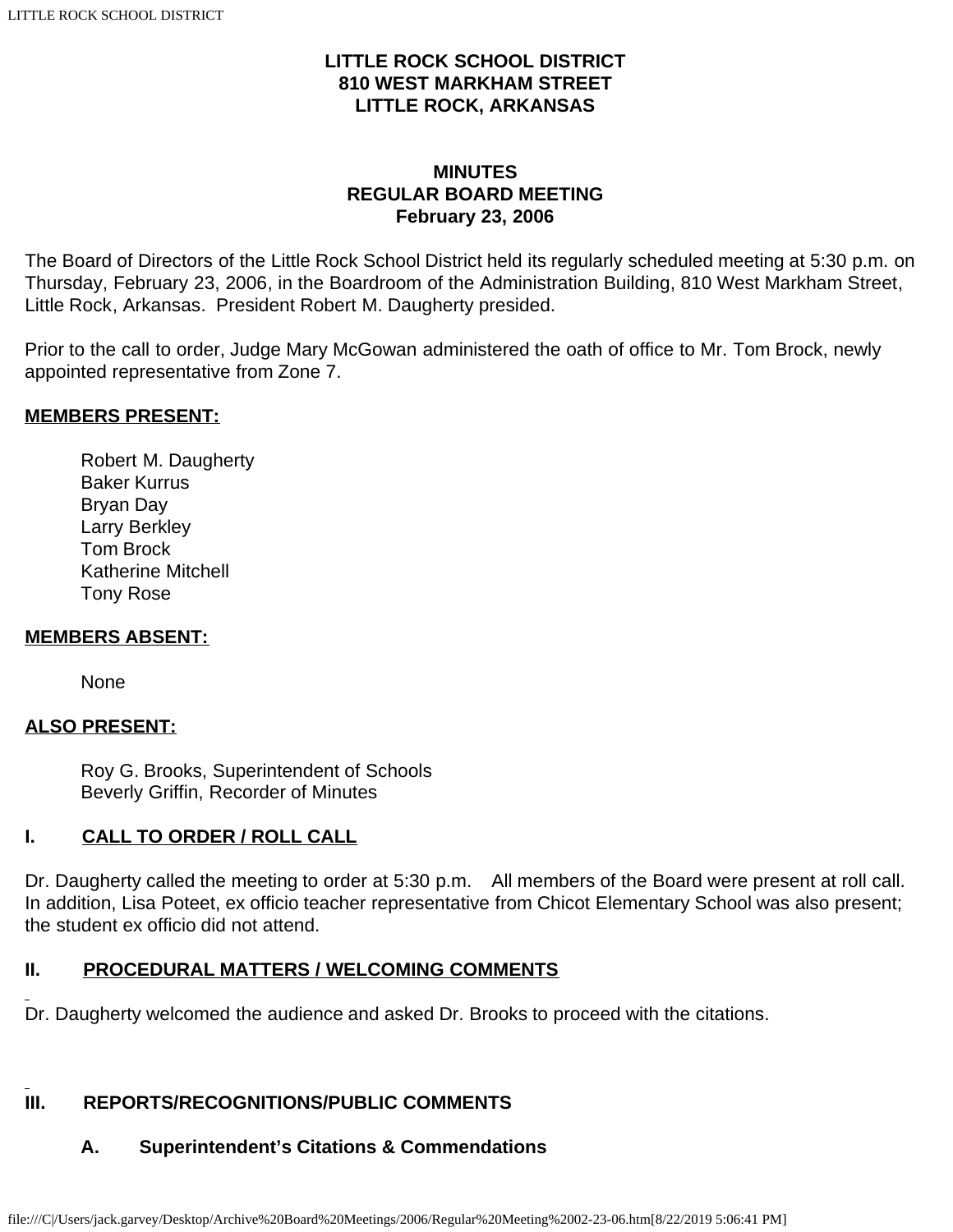Dr. Brooks recognized *Krista Underwood*, Director, and *Judy Milam*, Coordinator, of the Fair Park Early Childhood Center. An open house and ribbon cutting ceremony was recently held at Fair Park, and Dr. Brooks commended Ms. Underwood and Ms. Milam for their hard work in getting the center open and ready for students.

*Mary Kay McKinney*, Director of UAMS Head Start and Early Head Start Programs, was introduced to the Board. Later in the meeting the Board was asked to approve a collaborative project between the LRSD and UAMS which would provide physical, dental, and mental health services for students enrolled in the LRSD early childhood program

Four students from Central High School were selected for this year's Presidential Scholar awards: *Don Ding, Zackary R. Eubanks, June Fang* and *Laura Soderberg***.** Dr. Brooks presented citations in recognition of their achievement.

The ex officio teacher representative to the Board for the month of February, *Lisa Poteet* from Chicot Elementary School, was presented with a certificate of appreciation for her service to the Board. The student representative did not attend.

#### **B. Partners in Education**

Debbie Milam presented several new school and business partnerships for the Board's review and approval. Mr. Rose moved to accept the new partnerships, Mr. Berkley seconded the motion and it **carried unanimously**. The new school / business partnerships are noted:

**Booker Arts Magnet**, represented by *Cheryl Carson* and *Joyce Willingham*, in partnership with **CiCi's Pizza**

**Metropolitan Career & Technical Center**, represented by *Mike Peterson* and *Ali Freeman,* in partnership with **United Parcel Service**

#### **C. Remarks from Citizens**

*Lola Perritt*, LRSD Elementary Science Specialist, spoke in favor of the pay for performance pilot project. Ms. Perritt reported that she was a former Milken Award recipient, Arkansas Teacher of the Year, and that she currently serves on the Governors Teacher Advisory Committee. She noted that the current pay for performance proposal would provide research that would be compiled by the University of Arkansas. She closed by stating, "There is a need to modernize the way that we pay teachers. We are still paying teachers the way we paid teachers in the 18th century. . . .starting small with 50 people spread across the district would provide the data that we need to determine if this is a quality program."

**Sharon Faulkenberry**, teacher at Stephens Elementary School, spoke in favor of the proposed merit pay proposal. Stephens has participated in the Teacher Advancement Program (TAP) which provides monetary rewards for classroom teachers based on student achievement. She admitted that the money is nice, but that money isn't the most important part about the rewards program. The TAP model allows teachers to improve their teaching strategies and become better classroom mangers. In addition, new teachers are given an opportunity to receive additional compensation that would come only through longevity under the current pay system.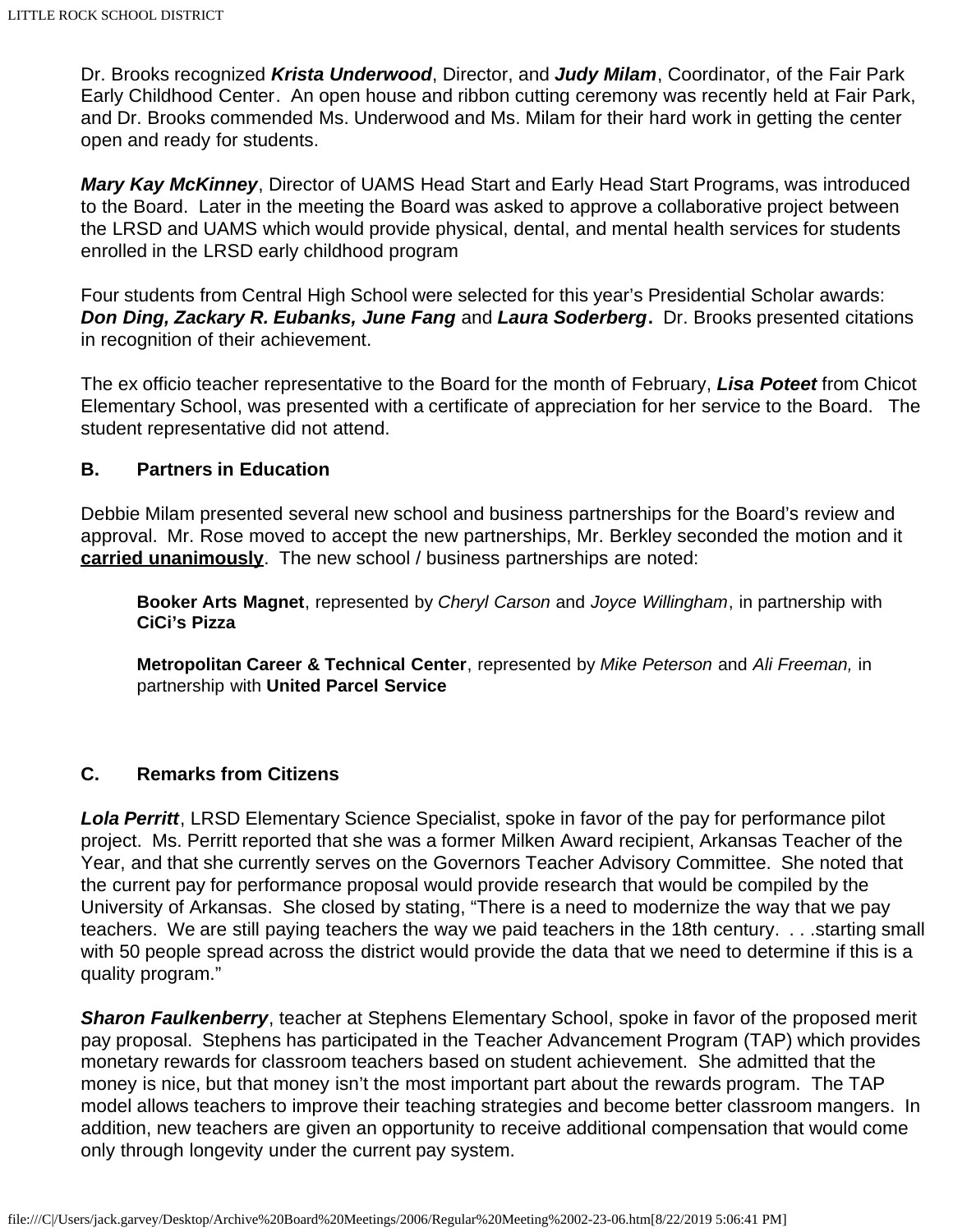*Donna Morey* reported that she had coached and taught at J. A. Fair High School for 23 years. She announced that eight LRSD students would be competing in the first national Special Olympic games this summer in Iowa, and she encouraged board members to attend the local Special Olympics track meet. Ms. Morey opposed the current pay for performance proposal because teachers who work with special needs students would not be eligible to participate; she expressed opinion that merit pay should be offered to all teachers in the district, not just a few.

*Ann Inman*, kindergarten teacher at Romine Elementary, spoke in opposition to the merit pay proposal, stating that it was not a fair and equitable way to reward teachers. She stated that classroom teachers don't have control over the students they are assigned to teach and that students come to school with varying abilities and social circumstances that would make it impossible to validate results. She closed by saying that "merit pay would lead to an atmosphere of competition."

*Chonetta Case*, media specialist at Romine, introduced herself as a National Board Certified teacher who receives a form of merit pay for certification based on National Board Standards. She encouraged the board to vote against the proposed merit pay plan, stating that it has no benefits that would draw successful teachers to the district and that it would have no significant impact on student achievement because it would only effect a handful of students.

*Phillip Wilson*, teacher at Parkview, urged the board to abandon the proposed merit pay plan. He suggested that research based strategies to improve academic achievement are important, but that public schools are made up of human "products." When public school experiments fail, there is no way to discard the product and start over. He suggested that incentives be offered to students and parents to ensure success.

*Kara Patton*, a special education teacher at Parkview, spoke in favor of developing some form of merit pay that would reward highly qualified teachers. She noted that teachers with only five or ten years of experience are leaving the teaching profession and returning to the public sector for financial reasons.

*Keisha Fells*, a third year teacher at Gibbs Elementary, expressed the possibility that the proposed teacher reward system might be an effective way to impact teaching and learning. She stated that a "paradigm shift" is worth the time and effort to see if the research proves effectiveness.

*Erin Wage*, a kindergarten teacher at Meadowcliff, spoke in favor of the proposed merit pay plan. She referenced the Meadowcliff merit pay project where pre- and post-testing was a tool that teachers utilized to measure students needs. She also noted that the attendance bonus is a good reward, and that merit pay plans are a good way to hold teachers accountable for student learning.

*Jennifer Monley*, literacy coach at Wakefield, spoke in favor of the proposal for a merit pay plan. She stated that she had taught for 14 years, but when working in the business world she was paid for success and rewarded for personal achievement. Within the proposed plan, a child's progress would be measured based on their own abilities and achievement, and that every child has the ability to show growth. She stated that merit pay is beneficial to all educators and that all teachers deserve to be paid for the hard work they do in the classroom.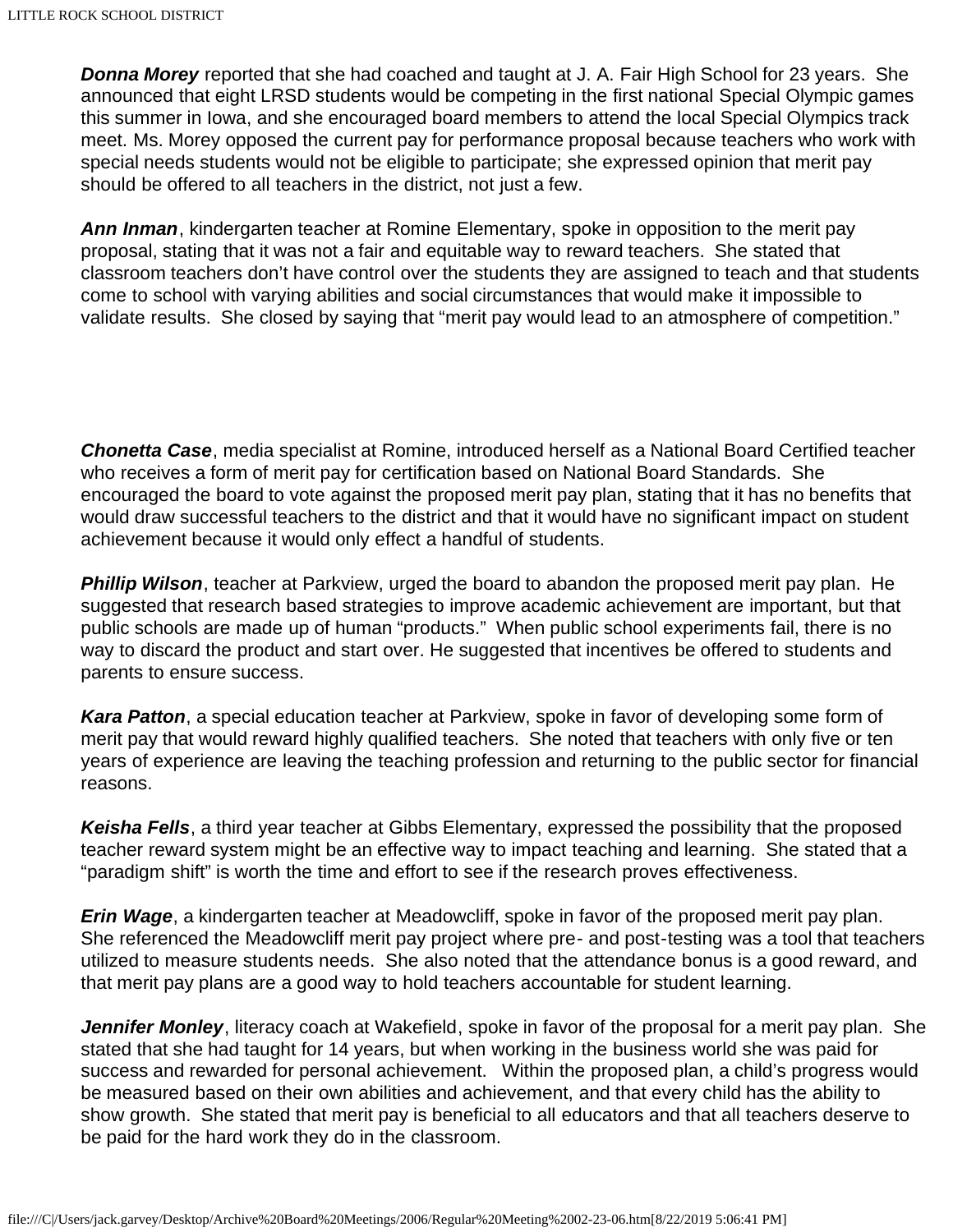*Will Dunn* introduced himself as a third grade teacher at Baseline Elementary School. He stated that selecting 50 from a pool of over 1,200 teachers was not a fair way to proceed with merit pay. He asked how the LRSD would become the highest achieving urban school district if all teachers were not offered the same rewards.

*John Binyon*, teacher at Parkview, expressed frustration with all aspects of the proposed pay for performance plan. He stated that he was not opposed to merit pay, and that he would support a school-based plan that would reward every employee in a school. He then challenged the CTA to develop a plan that would be better than the one proposed by the administration.

**Stacy Pitman** spoke in favor of the proposed pay for student performance initiative. She has two children in the LRSD and has supported the LRSD on many projects over the years. She reported spending a lot of her time reading research studies on ways to improve student achievement. She was complimentary of Project SOAR, which provides relevant information to parents and students on a consistent basis. She stated that pay for student performance is a way to change the current compensation system in order to improve academic achievement. It is and should be all about student achievement.

*Karen Stein* addressed the board as a member of the faculty at Terry Elementary School. She stated her belief that the intent of the Walton Foundation proposal was well-intentioned, but she expressed concerns about the information that has been disseminated to date. She questioned the application process and eligibility requirements and asked why the information was not printed and distributed prior to the board's consideration. She questioned the validity of the research and warned that divisions might occur with hasty implementation.

### **D. Little Rock Classroom Teachers Association**

*Grainger Ledbetter*, Executive Director of the CTA, asked two questions:

1) Will the plan really show a correlation between student performance and teacher incentives? 2) How can a school that is considered to be a success end up on the school improvement list? He stated that no performance plan could be effective without teacher input from the onset and that no plan should be designed somewhere else and be expected to fit within the LRSD.

Mr. Ledbetter stated that other merit pay programs should be considered apart from the current proposal, stating that TAP includes teacher training, lesson plans, staff development, teacher input, and proven research. Student test scores alone are not enough to measure classroom success and support for the current pay for performance proposal should not be a show of loyalty to the administration or the CTA. He closed by saying that the vote should be about what is best for children and instruction.

#### **E. Joshua Intervenors**

Attorney John Walker requested placement on the agenda for the Joshua representatives; however, they were not present.

### **IV. REPORTS AND COMMUNICATIONS**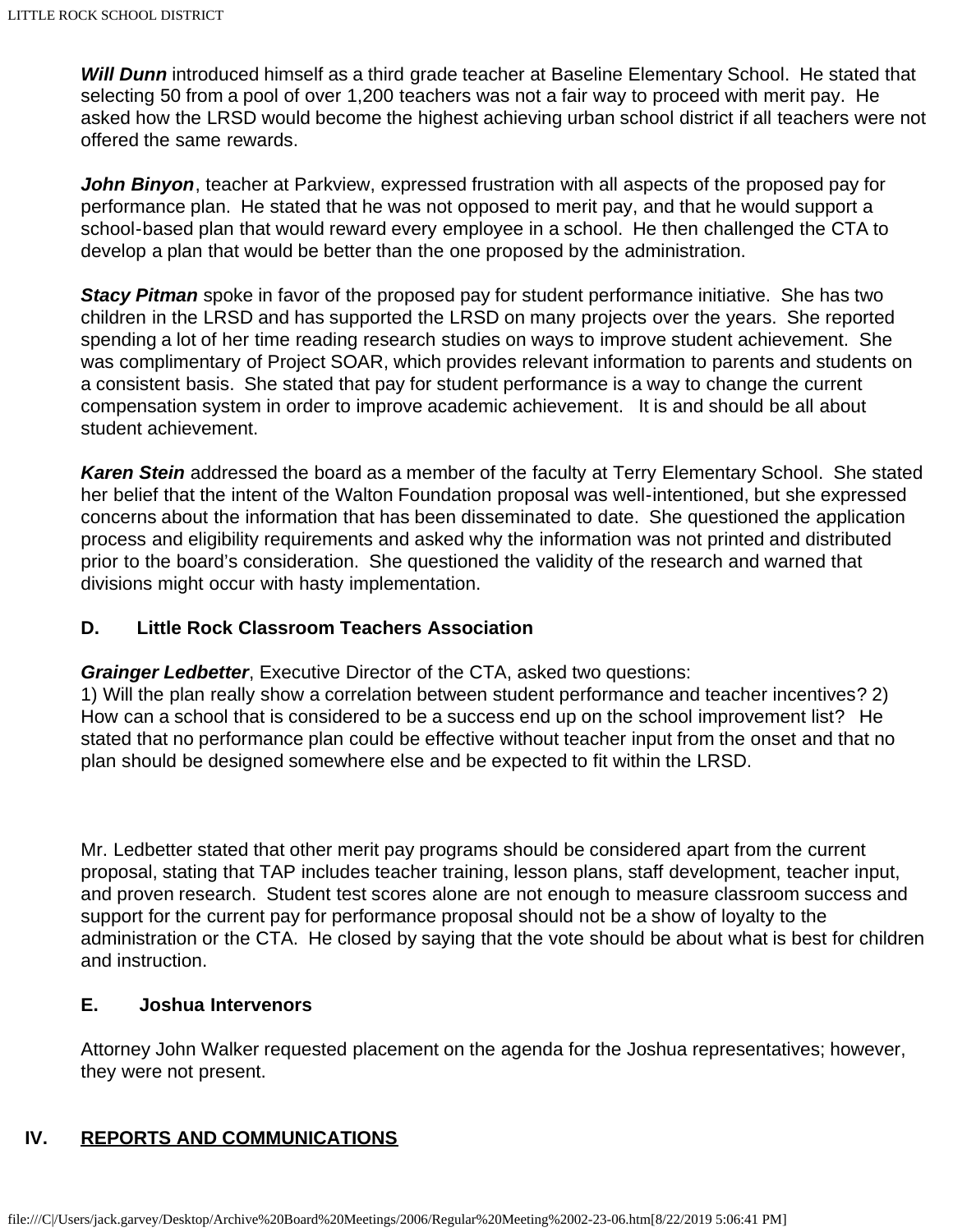### **A. Remarks from Board Members**

*Mr. Kurrus* thanked the speakers, but stated that merit pay is not as big an issue as it is being made by the comments. He noted that some version of merit or incentive pay is going to be enacted in the future and state legislative mandates will take precedence no matter how the board votes on this particular proposal. He asked community and patrons to look at our schools and get the word out that our middle schools are exceptional. We shouldn't be losing so many students at the middle school level.

Mr. Brock thanked the board members for selecting him to serve on the board. He reported visiting Meadowcliff, Otter Creek, Dodd, Mabelvale Elementary, Mabelvale Middle, and Cloverdale Middle Schools during his first week in office.

Mr. Rose reflected on remarks he made in March 2003 which resulted in a lot of mail from teachers and patrons. That week, the U.S. had invaded Iraq and Mr. Rose stated that he was ashamed of our country. "We torture, we have secret prisons, and we lie to the world about why we go to war." He noted that there are a lot of issues more important that merit pay and he described an article that was in the newspaper earlier in the week regarding a UAMS / UALR dental health clinic. He suggested that collaborative effort could be used as a model to establish additional mental health services for the community.

Dr. Mitchell reported that she had enjoyed reading to children at Booker Arts Magnet School. The librarian had selected books written by African Americans in celebration of the contributions made by African Americans. She encouraged children and parents to visit the library, check out books, and study African American history.

Dr. Mitchell also congratulated Judy Milam and Krista Underwood for the outstanding work done at Fair Park Early Childhood Education Center. She encouraged teachers to do the very best they can to meet the needs of the children. Dr. Mitchell suggested that the board include an evaluation of personnel in their next retreat to ensure that the schools have sufficient staff to meet the needs of the children. She stated that students come to school with problems that are not being met by a classroom teacher and instructional aide; they need assistance with mental health and physical problems that are not being met in the home.

Mr. Berkley thanked the speakers who presented earlier in the meeting and stated that "what is lacking in our country is a willingness to speak out on the topics in which we believe."

Ms. Poteet, the teacher ex officio representative, read from several pages of research notes regarding performance and merit pay and high-stakes testing. She quoted from reports published by the Center for Public Education, the American Psychological Association, and the National Research Council. She offered to follow up by providing copies to board members, if requested.

Dr. Daugherty closed the comments portion of the meeting by stating that merit and incentive pay are important issues, but that the board members will make their vote based on their own beliefs. He stated regret that some of the most dedicated and honest people on the Board have come under attack for voting their conscious and making decisions based on what they felt was the best course of action. He reminded the audience that the board members give their time and energy freely and should not be attacked in a vindictive way. Everyone has the students' best interest at heart. "When you make disparaging comments about board members, make sure you have your facts straight."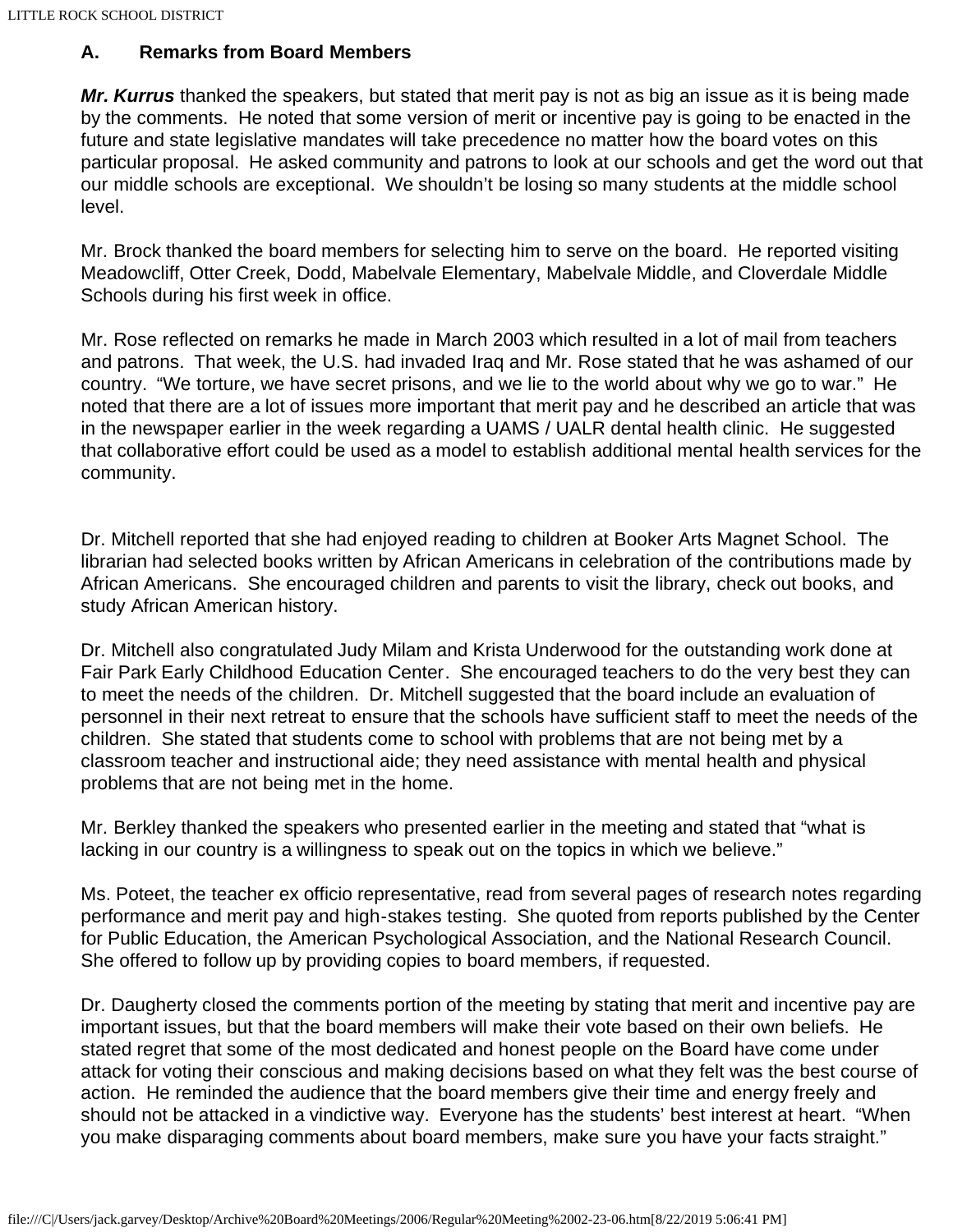### **B. Student Assignment Report**

No report.

### **C. Budget Update**

Mr. Milhollen was present, but made no formal report.

### **D. Construction Report: Proposed Bond Projects**

The monthly Construction Report was printed in the Board's agenda.

Mr. Goodman responded to questions from the board regarding construction at Forest Heights Middle School, which is scheduled to begin spring 2006.

Dr. Daugherty commended district staff for the improvements made to the building and grounds at Henderson Middle School.

### **E. Internal Auditors Report**

Mr. Becker's report was printed in the agenda. He responded to questions from the board regarding problems with individual school activity funds.

### **F. Technology Update**

No report.

# **V. APPROVAL OF ROUTINE MATTERS**

#### **A. Minutes**

Minutes from the regular meeting of the Board of Directors held on January 26, and from a special meeting held on February 16, 2006, were presented for review and approval. Mr. Berkley moved to approve the minutes as presented. Mr. Rose seconded the motion and it **carried unanimously.**

# **VI. ADMINISTRATION**

### **A. Pay for Performance Pilot Project**

The administration presented a proposal for implementation of a pay for performance pilot project to be funded for one year by the Walton Family Foundation. In addition, an evaluation study would be commissioned by the Walton Family Foundation to be completed by the University of Arkansas. The pilot project would include 50 teachers, grades kindergarten through five, who apply to participate. Teachers who apply but are not selected for the first year of the pilot would be included in the control group.

The superintendent recommended approval, Mr. Berkley moved for approval and Mr. Brock seconded the motion.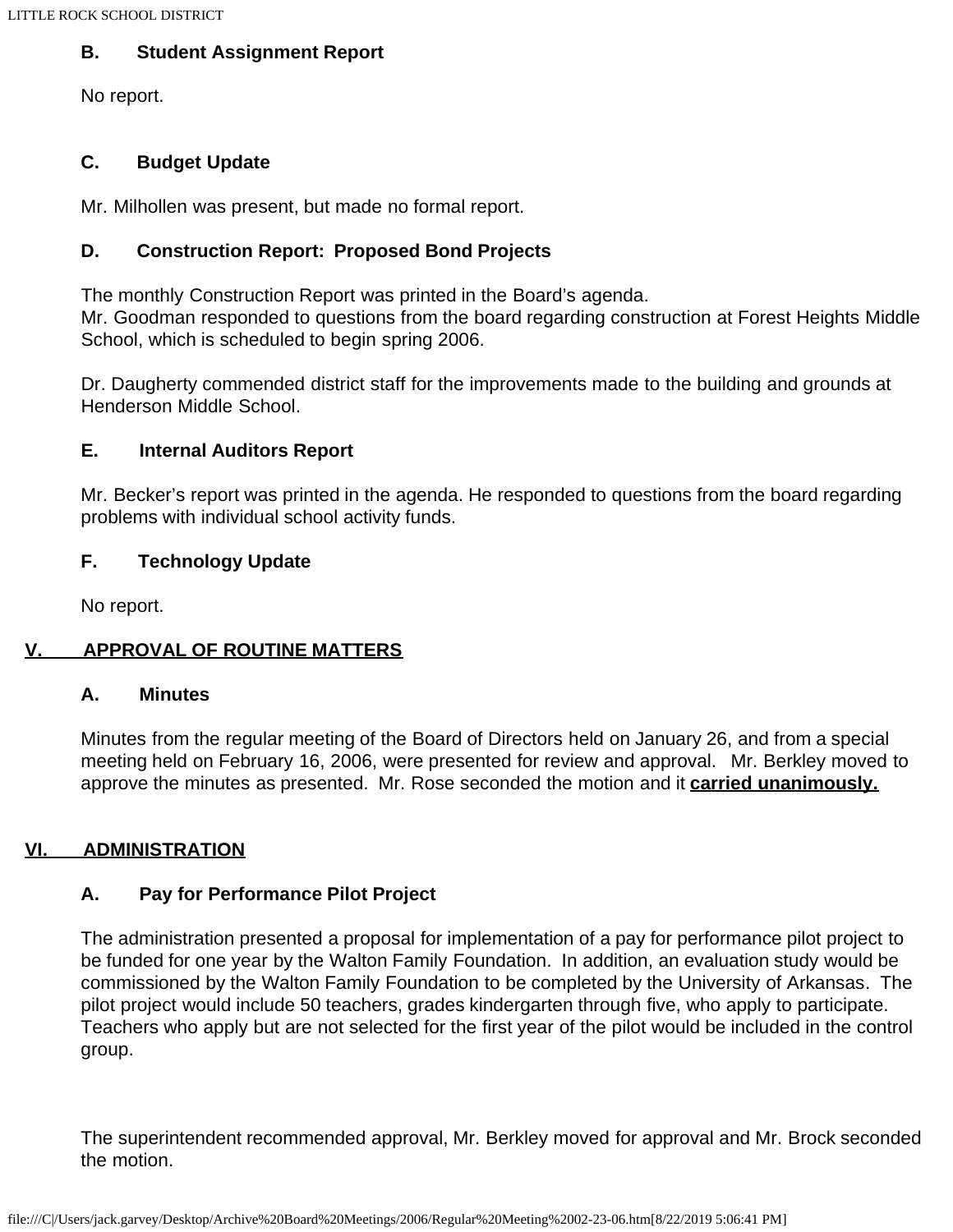There was a great deal of discussion regarding the proposal with questions regarding implementation. Dr. Mitchell expressed concerns regarding the amount of testing already required of students and suggested that under this particular proposal emphasis would be placed on teaching to the test. She suggested that having a certified teacher, an instructional aide in every pre-K classroom, and fewer than 15 students per class in primary grades would have a greater impact on student achievement.

Mr. Rose also spoke in opposition to the motion, stating that although he would vote against the proposal, he agreed that some form of merit pay would be implemented within a few years. He stated that this particular plan leaves too many questions to be answered and that a more comprehensive vision for a merit pay plan was needed, one that was written specifically for the LRSD, designed by the board, parents, teachers, and students.

Mr. Berkley spoke in favor of the motion, stating that accepting private dollars to implement programs focused on improving student achievement and providing incentives to teachers are the only way our district will move from the status quo. Mr. Day also spoke in favor of the motion, noting that 30 of the 50 states in the U. S. are considering pay for performance initiatives. This pilot would provide research data needed in order for our children to achieve success.

Mr. Kurrus and Mr. Brock spoke to the benefits of the proposal stating that increasing compensation is a positive way to recognize teachers for a job well done. The proposed two-year pilot project would provide research to drive future decisions about teaching and learning and would be an opportunity to secure private funds to help us make those decisions.

Dr. Daugherty called for the vote, stating that it should be left up to the affected teachers to make the decision whether to accept this particular plan. The motion **carried 5-2**, with Dr. Mitchell and Mr. Rose casting the no votes.

### **VII. EDUCATIONAL SERVICES**

### **A. Collaborative Project: LRSD / UAMS Early Childhood & Head Start Project**

The University of Arkansas for Medical Sciences Head Start program invited the LRSD to participate in a project which would provide services to four-year-old students in the LRSD pre-K programs. Students would receive physical, dental and mental health services through the services of four Family Enrichment Specialists. The funding for these services would be provided by UAMS Head Start and no district funding would be required. Dr. Mitchell made a motion to approve the project as presented. Mr. Berkley seconded the motion and it **carried 6-1**, with Mr. Kurrus abstaining.

*The board took a brief recess and returned at 8:10 p.m.*

#### **B. Pre-K Student Progress Report**

Krista Underwood submitted a recommendation for adoption of a pre-K student progress report which would be piloted during the 2006-07 school year. The project would be funded by Arkansas Better Chance for School Success (ABCSS). Mr. Rose moved for approval, Mr. Brock seconded the motion and it **carried 6-0-1**. *(Dr. Mitchell was not present for the vote.)*

### **C. Elementary Mathematics Textbook Adoption**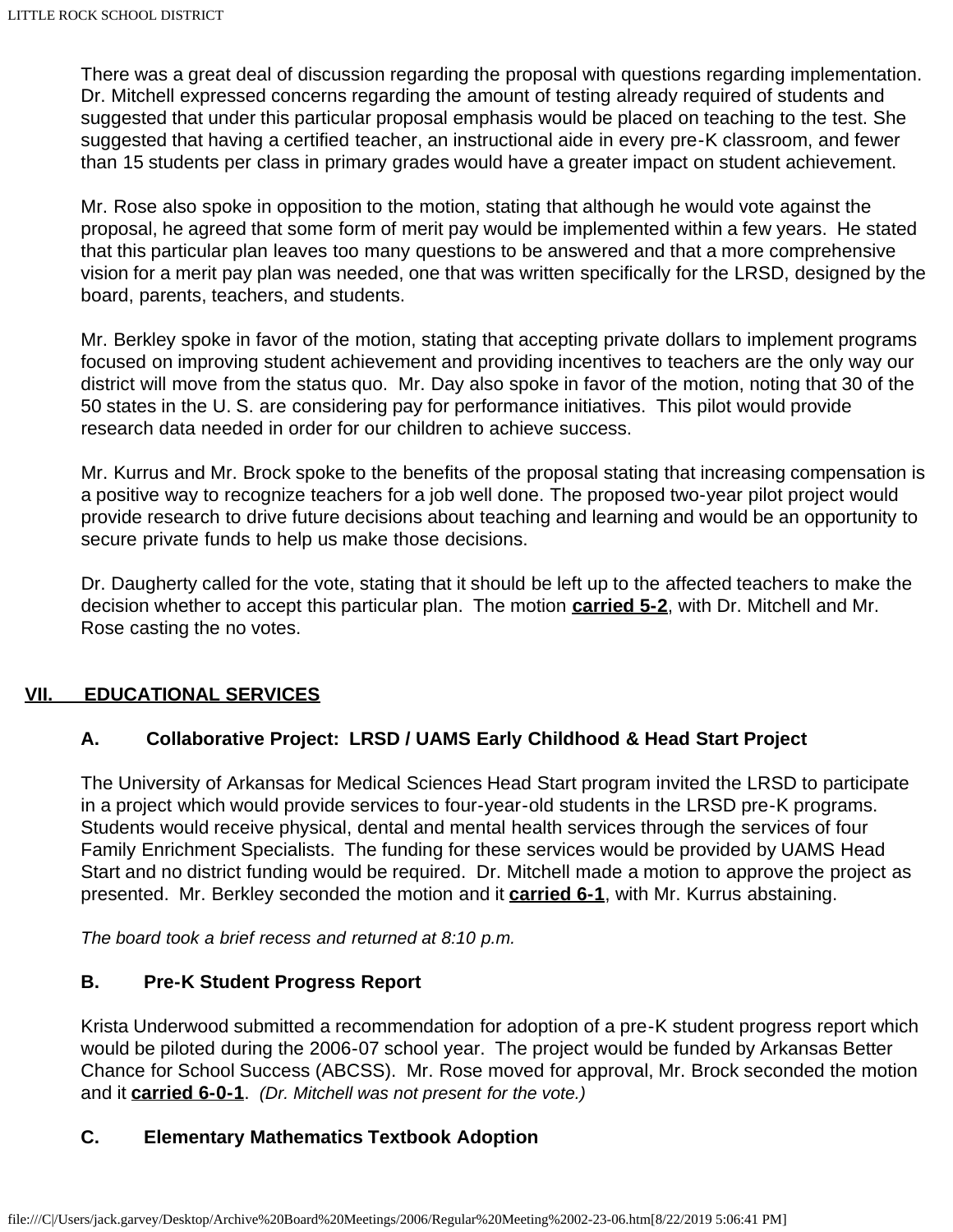The Elementary Mathematics Textbook Committee submitted their recommendations for adoption of textbooks for kindergarten through fifth grade classroom use. Suzi Davis, Director of K-12 Curriculum and members of the textbook committee were present. Mr. Berkley moved to approve the recommendation; Mr. Brock seconded the motion and it **carried unanimously**.

### **D. Grant Proposal: Arkansas Reading First Grant Program**

The administration requested board approval for submission of a grant to the Arkansas Department of Education for federal Reading First funds. The grant would provide up to \$5 million over a three-year period for improvements in the delivery of literacy instruction. Nine schools would continue Reading First projects; three additional schools would be included in the 2006-09 application and beginning in 2007-08, an additional six LRSD schools would become eligible for funding. Mr. Berkley moved to approve the submission as submitted. Mr. Day seconded the motion and it **carried 5-2** with Mr. Rose and Mr. Kurrus voting "no."

# **E. Policy Revision: First Reading Policy BBBE – Unexpired Term Fulfillment / Vacancies**

The recent vacancy of the zone 7 position on the board called attention to a discrepancy in LRSD policy regarding filling vacant positions. The recommended revision eliminated reference to the Pulaski County Board of Education and replaced it with the Pulaski County Quorum Court. Language from Arkansas Law was also incorporated regarding temporary vacancies in the case of military commitments of board members. Mr. Rose moved to approve the revision on first reading. Mr. Kurrus seconded the motion, and it **carried unanimously**.

### **F. Quarterly Update**

The required quarterly report to the Courts was submitted to the Board for review and approval. The report was compiled by the Planning, Research and Evaluation Department staff, in conjunction with the district's attorneys and evaluation consultants. Upon board approval, the reports will be submitted to the Courts in compliance with the deadline date of March 1, 2006. Mr. Berkley moved to approve the reports as submitted. Mr. Day seconded the motion and it **carried 5-0-2**, with Mr. Rose and Mr. Brock abstaining.

### **G. External Evaluations**

The administration presented completed external evaluations from the 2004-05 school year for the board's review and approval. Included were: Compass Learning, Reading Recovery, SMART/THRIVE, and Extended Year Education. Once approved by the board, district staff will begin meeting to develop recommended modifications to the programs and a timeline for implementing the changes. Mr. Berkley moved to approve the evaluations as submitted; Dr. Mitchell seconded the motion. The motion **carried 6-0-1**, with Mr. Rose abstaining.

*Bryan Day left the meeting at 8:25 p.m.*

# **VIII. HUMAN RESOURCES**

### **A. Personnel Changes**

Routine personnel items were printed in the Board's agenda. Mr. Berkley moved to approve the personnel actions as presented, Mr. Kurrus seconded the motion and it **carried 6-0.**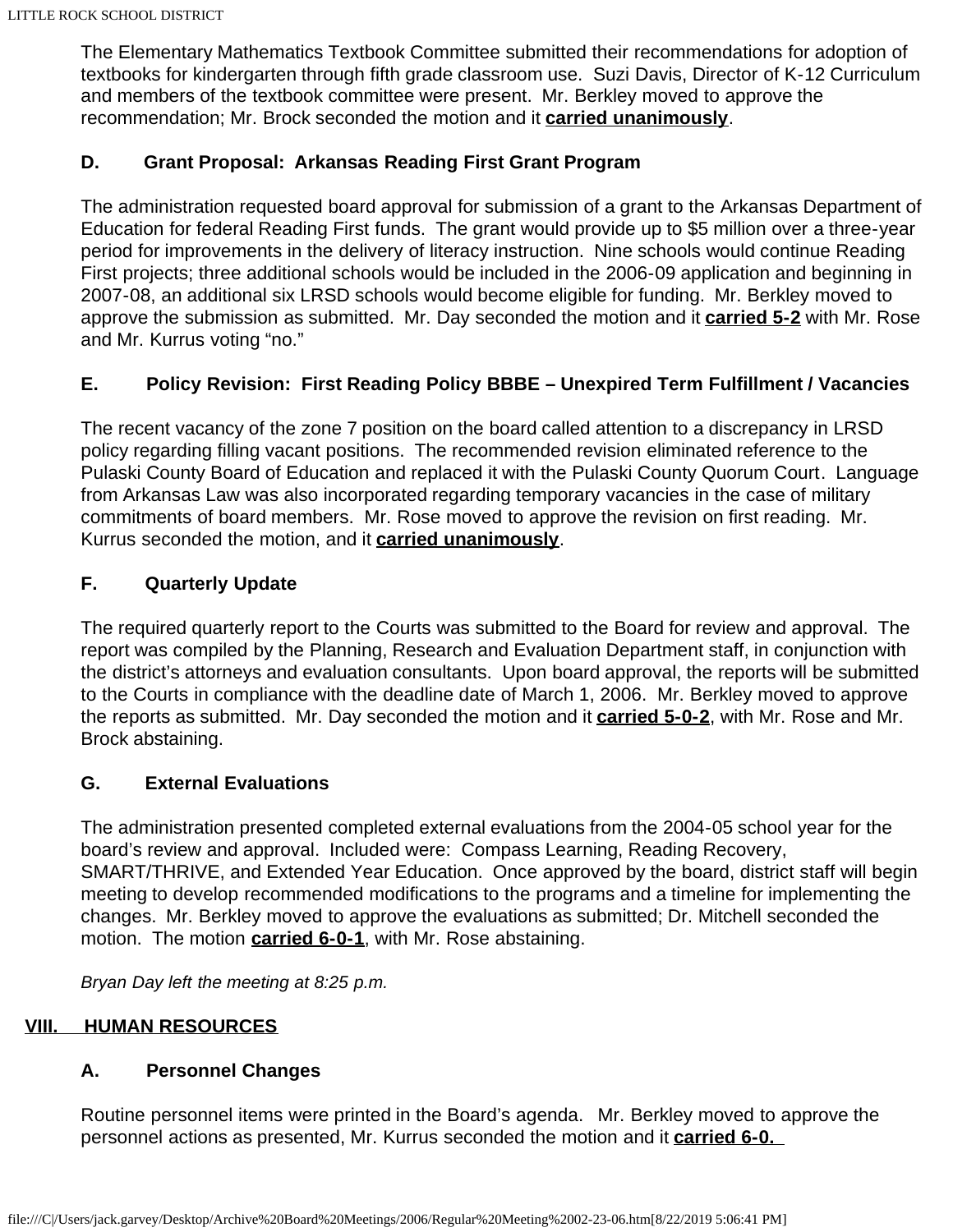# **IX. FINANCE & SUPPORT SERVICES**

# **A. Donations of Property**

The Board was asked to approve the acceptance of recent donations to schools and departments within the District. Mr. Rose moved to accept the donations; Mr. Brock seconded the motion and it **carried unanimously**. Mr. Rose read the donations as follows:

| <b>SCHOOL/DEPARTMENT</b>               | <b>ITEM</b>                                                                                                                                                    | <b>DONOR</b>                                                    |
|----------------------------------------|----------------------------------------------------------------------------------------------------------------------------------------------------------------|-----------------------------------------------------------------|
| Central High School                    | \$250 cash to the guidance office to<br>purchase frames, posters and pennants                                                                                  | Sharon Moore, Paula Aultz and Peggy<br>Jones                    |
|                                        | \$750 cash for repair of a musical<br>instrument for the LRCH Orchestra &<br>Jazz Band                                                                         | Mr. & Mrs. Sam Baxter                                           |
|                                        | \$1,000 cash to offset expenses for<br>students attending Harvard Debate<br>Tournament                                                                         | Mr. & Mrs. James Shuffield, Jr.                                 |
|                                        | \$1,500 cash to offset expenses for<br>students attending Harvard Debate<br>Tournament                                                                         | Mr. & Mrs. Frank Block, Jr.                                     |
|                                        | \$300 cash to the LRCH Debate Club                                                                                                                             | Miriam Hundley                                                  |
|                                        | \$1,000 cash to the LRCH Debate Club                                                                                                                           | Mr. Randal F. Hundley                                           |
| Dodd Elementary School                 | Uniforms, clothing and school supplies<br>for students, valued at \$2,000; books for<br>students at Christmas, valued at \$800;<br>telescopes valued at \$800. | Transamerica Worksite Marketing                                 |
| Felder Alternative Learning<br>Academy | \$1,000 to be deposited into the school's<br>activity fund for student clothing and<br>incentives                                                              | Dr. Cheryl Felder Stuart and Mr. R.<br>Littrelle Felder         |
| Forest Heights Middle School           | \$100 cash to the FHMS Explorer Team<br>incentive party                                                                                                        | Ms. Margaret Clark                                              |
|                                        | \$100 cash for improvements to the<br>school courtyard                                                                                                         | Dr. T. Tyler Thompson                                           |
| Geyer Springs Elementary               | \$300 cash to provide incentives for<br>students achieving Accelerated Reader<br>goals                                                                         | Wal-Mart / Baseline                                             |
| <b>Woodruff Elementary</b>             | \$8,000 cash to the Great Expectations /<br>A+ Program at Woodruff                                                                                             | Great Expectations of Arkansas /<br>Arkansas A+ Schools Network |

### **B. Financial Report**

Mr. Milhollen presented the monthly review of the financial reports which were printed in the board's agenda. He responded to questions from the board regarding the payout of perfect attendance bonuses. No action to approve the reports was taken.